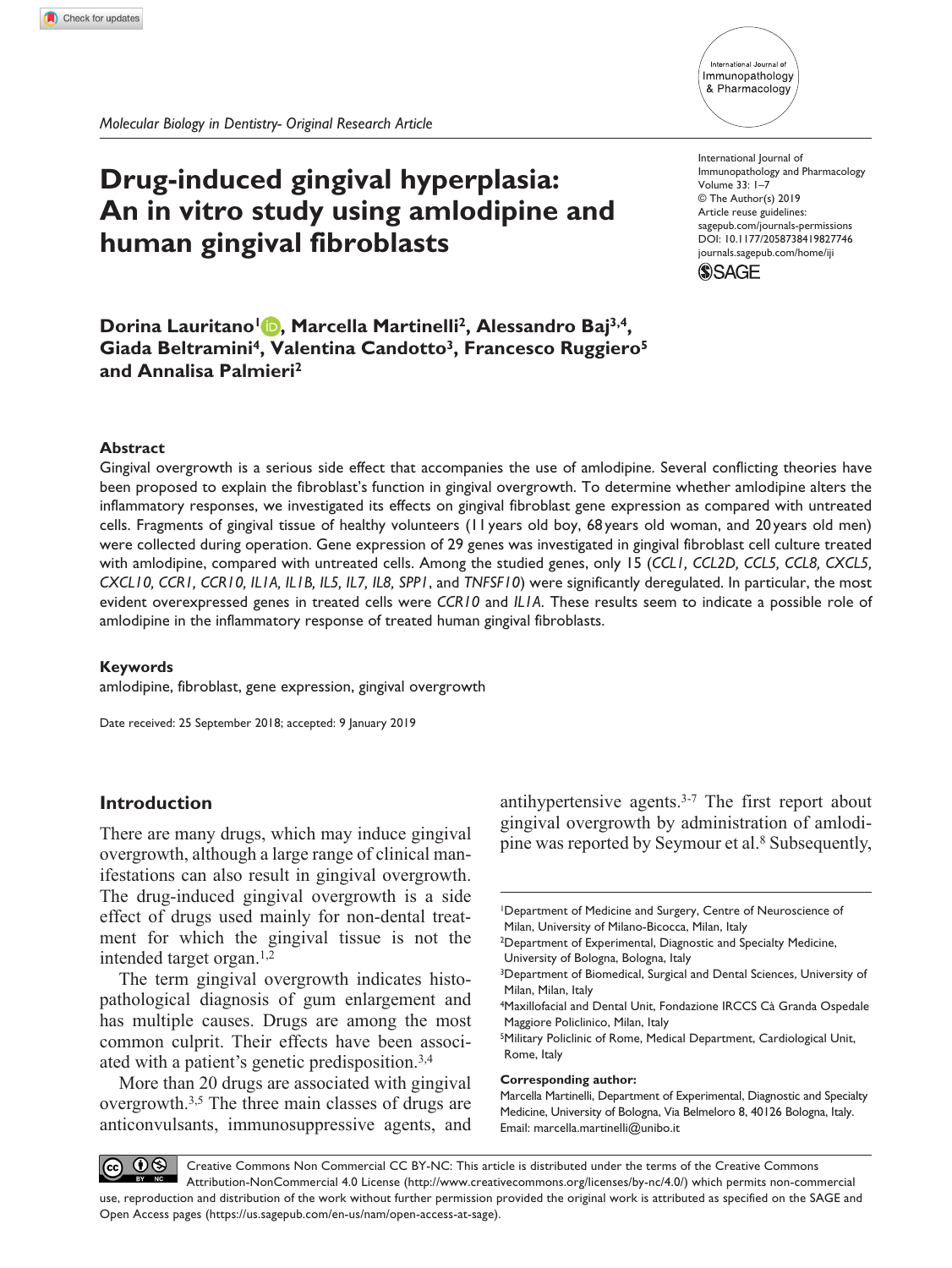Lafzi et al.<sup>9</sup> reported the onset of gingival overgrowth as side effect in patients who received 10mg per day of amlodipine within 2months. Gingival overgrowth manifests as side effect within 1 to 3months after amlodipine administration.7,10 Amlodipine shows pharmacological profile as follows: long-acting dihydropyridine, coronary and peripheral arterial vasodilatation, headaches, facial flushing, dizziness, and edema. The main oral side effect is amlodipine-induced gingival overgrowth  $(AIGO).^{11,12}$ 

To determine whether amlodipine can alter the inflammatory responses, we investigated its effects on gingival fibroblast cell culture, analyzing the gene expression profile of treated cells.

# **Materials and methods**

### *Primary human fibroblast cell culture*

Fragments of gingival tissue of healthy volunteers (11years old boy, 68years old woman, and 20years old men) were collected during operation. The pieces were transferred in 75cm2 culture flasks containing Dulbecco Modified Eagle Medium (DMEM) (Sigma-Aldrich, Inc., St. Louis, MO, USA) supplemented with 20% fetal calf serum (FBS) and antibiotics (Penicillin 100U/mL and Streptomycin 100µg/mL: Sigma-Aldrich, Inc.).

Cells were incubated at 37°C in a humidified atmosphere with  $5\%$  CO<sub>2</sub>. The medium was changed the next day and twice a week. After 15 days, the pieces of gingival tissue were removed from the culture flask. Cells were harvested after additional 24 h of incubation.

### *Cell viability test*

A stock solution of amlodipine 1mg/mL was prepared. Further dilutions were made with the culture medium to the desired concentrations just before use.

Cell lines were seeded into 96-well plates at a density of  $10<sup>4</sup>$  cells per well containing  $100 \mu L$  of cell culture medium and incubated for 24 h to allow cell adherence.

Serial dilutions of amlodipine (5000, 2000, 1000, 500, and 100 ng/mL) were added (three wells for each concentration). The cell culture medium alone was used as a negative control.

After 24h of incubation, cell viability was measured using PrestoBlue™ Reagent Protocol (Invitrogen, Carlsbad, CA, USA) according to the manufacturer's instructions. Briefly, the PrestoBlue™ solution  $(10 \mu L)$  was added into each well containing 90µL of treatment solution. Plates were then placed back into the incubator for 1h, after which absorbance was measured at wavelengths of 570nm excitation and 620nm emission by an automated microplate reader (Sunrise™, Tecan Trading AG, Mӓnnedorf, Switzerland). The percentage of viable cells was determined by comparing the average absorbance in drug treated wells with average absorbance in control wells exposed to vehicle alone. The results were presented as the mean  $\pm$  standard deviation of three measures.

## *Cell treatment*

Cell lines were seeded at a density of 105 cells/mL into  $9 \text{ cm}^2$  (3 mL) wells and subjected to serum starvation for  $16h$  at  $37^{\circ}$ C.

Cells were treated with 1000ng/mL amlodipine solution for 24h. This solution was obtained in DMEM supplemented with 2% FBS, antibiotics, and aminoacids. Cell medium alone was used as a negative control.

The cells were maintained in a humidified atmosphere of 5%  $CO<sub>2</sub>$  at 37°C. After the end of the exposure, time cells were trypsinized and processed for RNA extraction.

# *RNA isolation, reverse transcription, and quantitative real-time polymerase chain reaction*

Total RNA was isolated from cell lines using GenElute Mammalian Total RNA Purification Miniprep Kit (Sigma-Aldrich, Inc,), according to manufacturer's instructions. Pure RNA was quantified at NanoDrop 2000 spectrophotometer (Thermo Fisher Scientific, Wilmington, DE, USA).

Complementary DNA (cDNA) synthesis was performed starting from 500 ng of total RNA, using PrimeScript RT Master Mix (Takara Bio, Inc., Kusatsu, Japan). The reaction was incubated at 37°C for 15min and inactivated by heating at 70°C for 10 s. cDNA was amplified by real-time quantitative polymerase chain reaction (PCR) using the ViiA™ 7 System (Applied Biosystems, Foster City, CA, USA).

All PCR reactions were performed in a 20  $\mu$ L volume. Each reaction contained 10µL of 2× qPCRBIO SYGreen Mix Lo-ROX (PCR Biosystems, Ltd, London, UK), 400 nM concentration of each primer, and cDNA.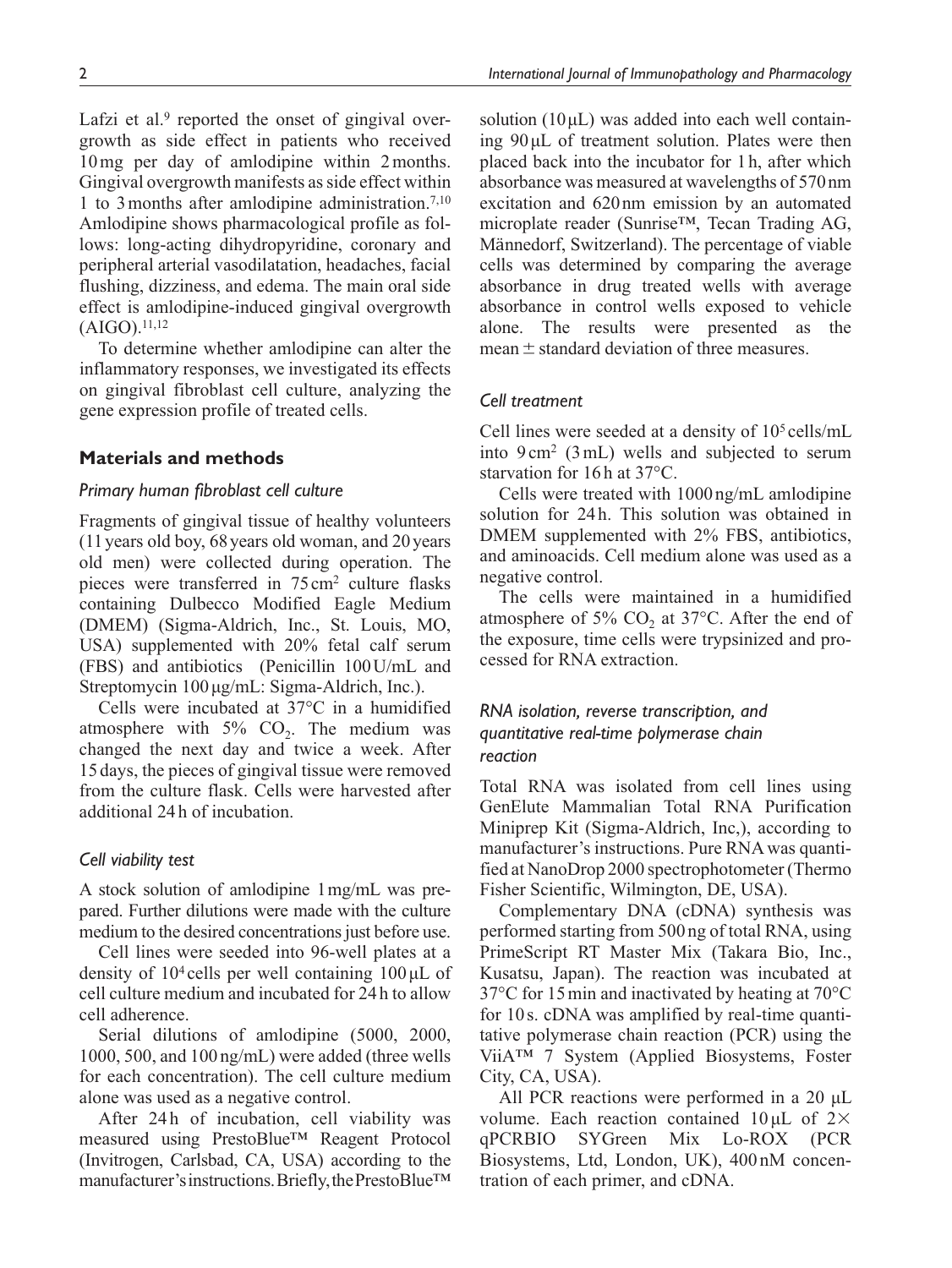

**Figure 1.** Amplification plot curves of the 29 genes belonging to the "Inflammatory Cytokines and Receptors" pathway analyzed using real-time PCR.

Custom primers belonging to the "Inflammatory Cytokines and Receptors" pathway were purchased from Sigma-Aldrich, Inc. All experiments were performed including non-template controls to exclude reagents contamination. PCR was performed including two analytical replicates.

The amplification profile was initiated by 10min incubation at 95°C, followed by two-step amplification of 15s at 95°C and 60s at 60°C for 40 cycles. As final step, a melt curve dissociation analysis, was performed.

#### *Statistical analysis*

The gene expression levels were normalized to the expression of the reference gene (*RPL13*) and were expressed as fold changes relative to the expression of the untreated cells. Quantification was done with the delta/delta Ct (threshold cycle) calculation method.13

# **Results**

PrestoBlue™ cell viability test was conducted to determine the optimal concentration of amlodipine to be used for cell treatment that did not significantly affect cell viability. Basing on this test, the concentration used for the treatment was 1000ng/mL.

The gene expression profile of 29 genes belonging to the "Inflammatory Cytokines and Receptors" pathway was analyzed using real-time PCR (Figure 1). Table 1 reported the list of the investigated genes and their fold change.

Bold font indicates significant variation of gene expression level: fold change  $\geq 2$  and *P* value  $\leq 0.05$  for upregulated genes, and fold change ≤0.5 and *P* value ≤0.05 for significantly downregulated genes. Table 2 reported the only significantly deregulated genes.

In particular, the following genes were significantly down-regulated: *CCL1, CCL2D, CCL5, CCL8, CXCL5, CXCL10, CCR1*, and *IL8* (Table 2, Figure 2).

Amlodipine treatment seems to increase the expression of *CCR10* and of many genes coding for interleukins such as *IL1A, IL1B, IL5*, and *IL7*. Other significantly up-regulated genes are SPP1 and TNFSF10. In particular, the most significant results were obtained for the *CCR10* and *IL1A* genes, fold change of which is, respectively, 4.59 and 9.61.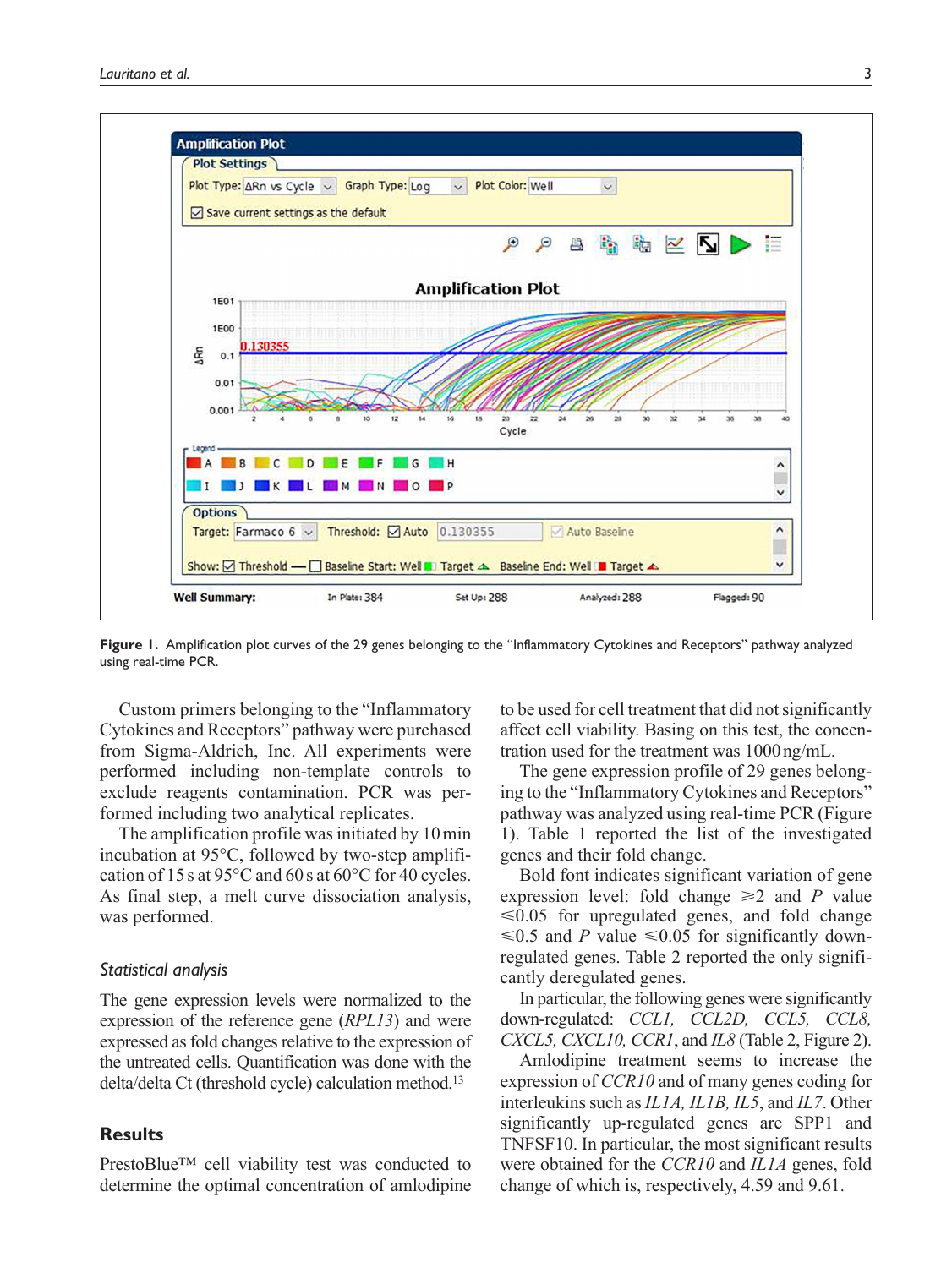|                                                    |  |  | Table 1. Selected genes tested in real-time PCR and belonging |
|----------------------------------------------------|--|--|---------------------------------------------------------------|
| to "Inflammatory Cytokines and Receptors" pathway. |  |  |                                                               |

| Gene               | Fold change | Gene function        |
|--------------------|-------------|----------------------|
| CCLI               | 0.41        | Chemokine            |
| CCL <sub>2</sub>   | 0.67        | Chemokine            |
| CCL <sub>2</sub> D | 0.26        | Chemokine            |
| CCL5               | 0.50        | Chemokine            |
| CCL8               | 0.33        | Chemokine            |
| CXCL5              | 0.24        | Chemokine            |
| CXCL10             | 0.31        | Chemokine            |
| <b>CCR1</b>        | 0.16        | Chemokine receptor   |
| CCR4               | 1.77        | Chemokine receptor   |
| CCR <sub>5</sub>   | 0.72        | Chemokine receptor   |
| CCR6               | 1.00        | Chemokine receptor   |
| CCR10              | 4.59        | Chemokine receptor   |
| CXCR5              | 0.74        | Chemokine receptor   |
| IIIA               | 9.61        | Interleukin          |
| IIIB               | 2.80        | Interleukin          |
| IL5                | 2.55        | Interleukin          |
| II 6               | 0.67        | Interleukin          |
| IL7                | 2.91        | Interleukin          |
| II 8               | 0.37        | Interleukin          |
| ILRI               | 0.76        | Interleukin receptor |
| <b>ILIRN</b>       | 0.56        | Interleukin receptor |
| IL6R               | 1.23        | Interleukin receptor |
| ILIORB             | 0.77        | Interleukin receptor |
| BMP <sub>2</sub>   | 0.82        | Cytokine             |
| <b>SPPI</b>        | 2.97        | Cytokine             |
| <b>TNFRSF</b>      | 0.81        | Cytokine             |
| TNFSF10            | 2.65        | Cytokine             |
| <b>VEGFA</b>       | 0.65        | Cytokine             |
| RPL13              | 1.00        | Reference gene       |

PCR: polymerase chain reaction.

In bold the fold change of significant gene expression level.

# **Discussion**

The prevalence of AIGO might be as high as 38%. AIGO is 3.3 times more common in men than in women.14 Since the mechanisms of action may be different for different drugs, the oral manifestation of AIGO is similar. AIGO starts as an enlargement of the interdental papilla of keratinized portions of the gingiva, followed by the increase of connective tissue components and gingival inflammation. This suggests that AIGO is a consequence of the interaction between gingival fibroblasts, cellular and biochemical mediators of inflammation, and drug metabolites.15,16

Gingival overgrowth is a more frequent side effect of anticonvulsant such as nifedipine and also of drugs such as amlodipine, verapamil, nicardipine, nitrendipine, oxodipine, felodipine, and

**Table 2.** Significant gene expression levels after 24h treatment with amlodipine, as compared with untreated cells.

| Gene               | Fold change | SD $(\pm)$ | Gene function      |
|--------------------|-------------|------------|--------------------|
| <b>CCLI</b>        | 0.41        | 0.11       | Chemokine          |
| CCL <sub>2</sub> D | 0.26        | 0.01       | Chemokine          |
| CCL5               | 0.50        | 0.02       | Chemokine          |
| CCL8               | 0.33        | 0.03       | Chemokine          |
| CXCL5              | 0.24        | 0.00       | Chemokine          |
| CXCL10             | 0.31        | 0.03       | Chemokine          |
| CCR I              | 0.16        | 0.04       | Chemokine receptor |
| CCR10              | 4.59        | 0.91       | Chemokine receptor |
| ILIA               | 9.61        | 0.29       | Interleukin        |
| IL I B             | 2.80        | 0.12       | Interleukin        |
| IL5                | 2.55        | 0.04       | Interleukin        |
| IL7                | 2.91        | 0.38       | Interleukin        |
| IL8                | 0.37        | 0.01       | Interleukin        |
| <b>SPPI</b>        | 2.97        | 0.65       | Cytokine           |
| TNFSF10            | 2.65        | 0.57       | Cytokine           |

SD: standard deviation.



**Figure 2.** Gene expression profile of fibroblasts treated with amlodipine 1000 ng/mL.

diltiazem.15 Furthermore poor oral hygiene is indicated as an important risk factor for the expression of AIGO.17,18

The underlying mechanism of AIGO still remains to be fully understood; however, two main inflammatory and non-inflammatory pathways have already been suggested.19,20 One hypothesis of pathogenesis of AIGO is referred to alteration of collagenase activity as a consequence of decreased uptake of folic acid, blockage of aldosterone synthesis in adrenal cortex, and consequent feedback increase in the adrenocorticotropic hormone level and upregulation of keratinocyte growth factor. Besides, inflammation may be as a consequence of toxic effect of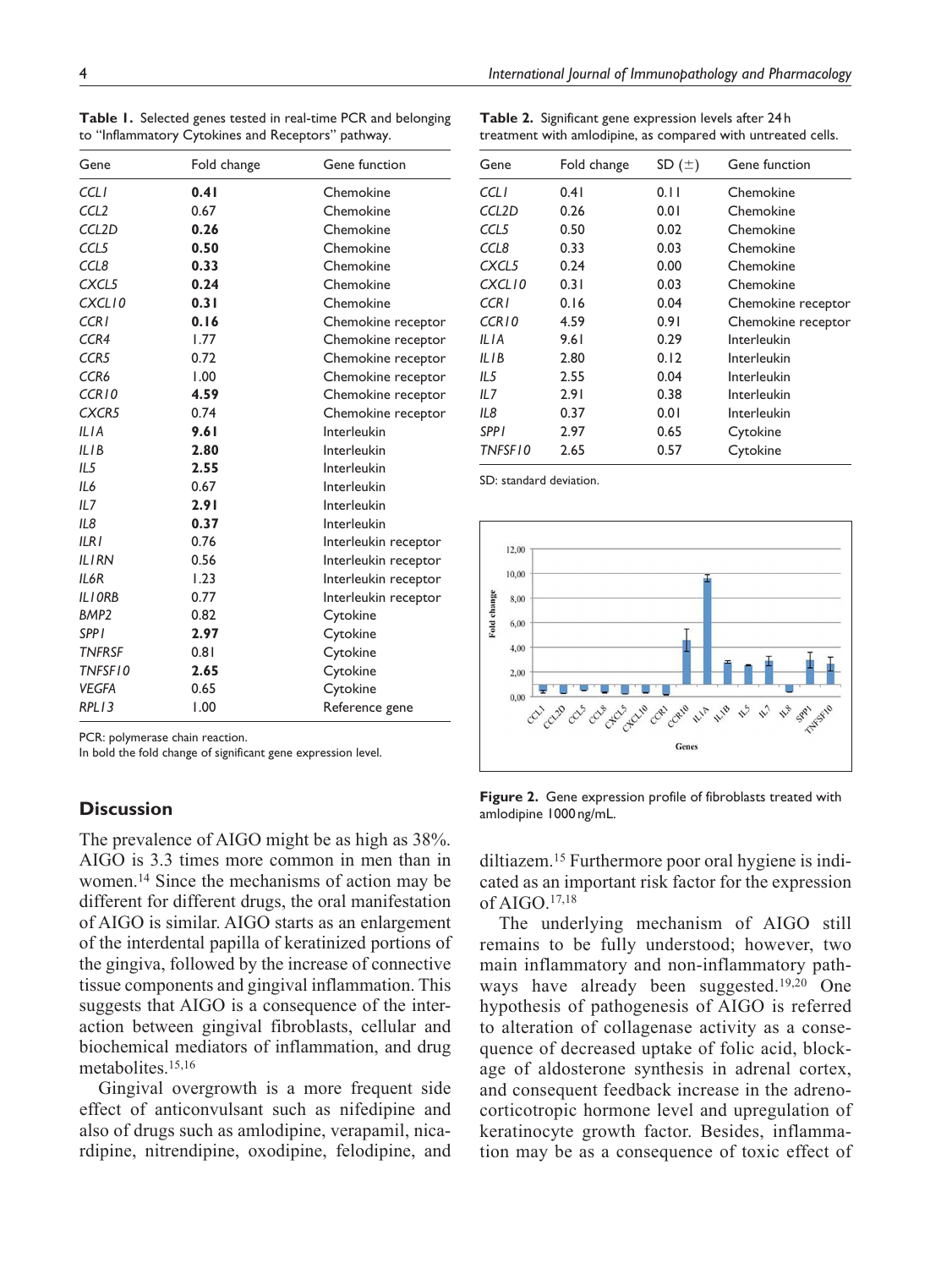amlodipine in periodontal pocket associated with periodontal pathogens leading to the upregulation of several cytokine factors such as transforming growth factor–beta 1  $(TGF-β1)$ .<sup>9,19,21</sup> Current studies on the pathogenetic mechanism of AIGO are focusing on the direct and indirect effects of these drugs on gingival fibroblast metabolism. Only a subgroup of patients treated with amlodipine will develop AIGO, so it has been hypothesized that these individuals show an abnormal susceptibility to the drug. In fact, elevated levels of protein synthesis, most of which is collagen, characterize fibroblast of AIGO in these patients.

To determine whether amlodipine alters the inflammatory responses, we investigated its effects on gingival fibroblast gene expression as compared with untreated cells.

The genes analyzed belong to the pathway of "Inflammatory Cytokines and Receptors." Fibroblasts derived from gingiva of healthy volunteers were treated for 24h with a solution of amlodipine 1000 ng/mL.

The most significantly deregulated genes indicating an inflammatory action of amlodipine are *IL1A, IL1B, IL5, IL7*, and *CCR10* that turned out to be upregulated in treated cells respect to control.

In particular, the most significant results were obtained for the *CCR10* and *IL1A* genes, fold change of which is, respectively, 4.59 and 9.61.

*CCR10* is normally expressed by melanocytes, plasma cells, and skin-homing T cells. Its ligand *CCL27*, synthesized by keratinocytes, is induced by tumor necrosis factor–alpha and *IL1B*. *CCR10– CCL27* interaction is involved in T-cell migration during skin inflammation and is overexpressed in patients with psoriasis and atopic and allergic dermatitis.22,23

Another gene significantly upregulated in fibroblast treated with amlodipine was *IL1A*.

IL-1 is a proinflammatory cytokine that regulates several genes that amplify or support inflammation, such as prostaglandins, metalloproteinases, adhesion molecules on leukocytes, and chemokines which are needed to recruit circulating leukocytes.

The inflammatory activity of *IL1A* has been widely demonstrated in vivo experiments conducted on mice, in which the deletion of the gene leads to a reduction of the inflammatory response exposing them to many types of infections.24,25

The results obtained in this study seem to indicate a possible role of amlodipine in the inflammatory response of treated human gingival fibroblasts.

Treatment of AIGO is generally targeted on drug substitution and preventive protocols.<sup>12,26,27</sup> When these measures fail to cause resolution of AIGO, surgical intervention is recommended.

Finally, the emphasis is that AIGO could be a side effect even with a very short-term and lowdose administration.18

Gingival overgrowth is associated with periodontal disease also, and periodontal disease is of underestimated importance for global health.28,29 A thorough and early diagnosis of periodontal disease allows a more accurate risk calculation for developing systemic pathologies.30–32 If a causative relationship is established between periodontal disease and these pathologies, therapeutic management of periodontal disease will become part of their prevention.33–35

Dentists should be able to identify the changes in the oral cavity related to the general health of their patients. Patients must be informed of the tendency of certain drugs to cause gingival overgrowth and the associated oral changes, and the importance of effective oral hygiene.

#### **Declaration of conflicting interests**

The author(s) declared no potential conflicts of interest with respect to the research, authorship, and/or publication of this article.

#### **Funding**

The author(s) received no financial support for the research, authorship, and/or publication of this article.

#### **ORCID iD**

Dorina Lauritano **b** <https://orcid.org/0000-0002-3550-1812>

#### **References**

- 1. Amit B and Shalu BV (2012) Gingival enlargement induced by anticonvulsants, calcium channel blockers and immunosuppressants: A review. *International Research Journal of Pharmacy* 3: 116–119.
- 2. Ellis JS, Seymour RA, Steele JG, et al. (1999) Prevalence of gingival overgrowth induced by calcium channel blockers: A community-based study. *Journal of Periodontology* 70: 63–67.
- 3. Madi M, Shetty SR, Babu SG, et al. (2015) Amlodipine-induced gingival hyperplasia—A case report and review. *The West Indian Medical Journal* 64: 279–282.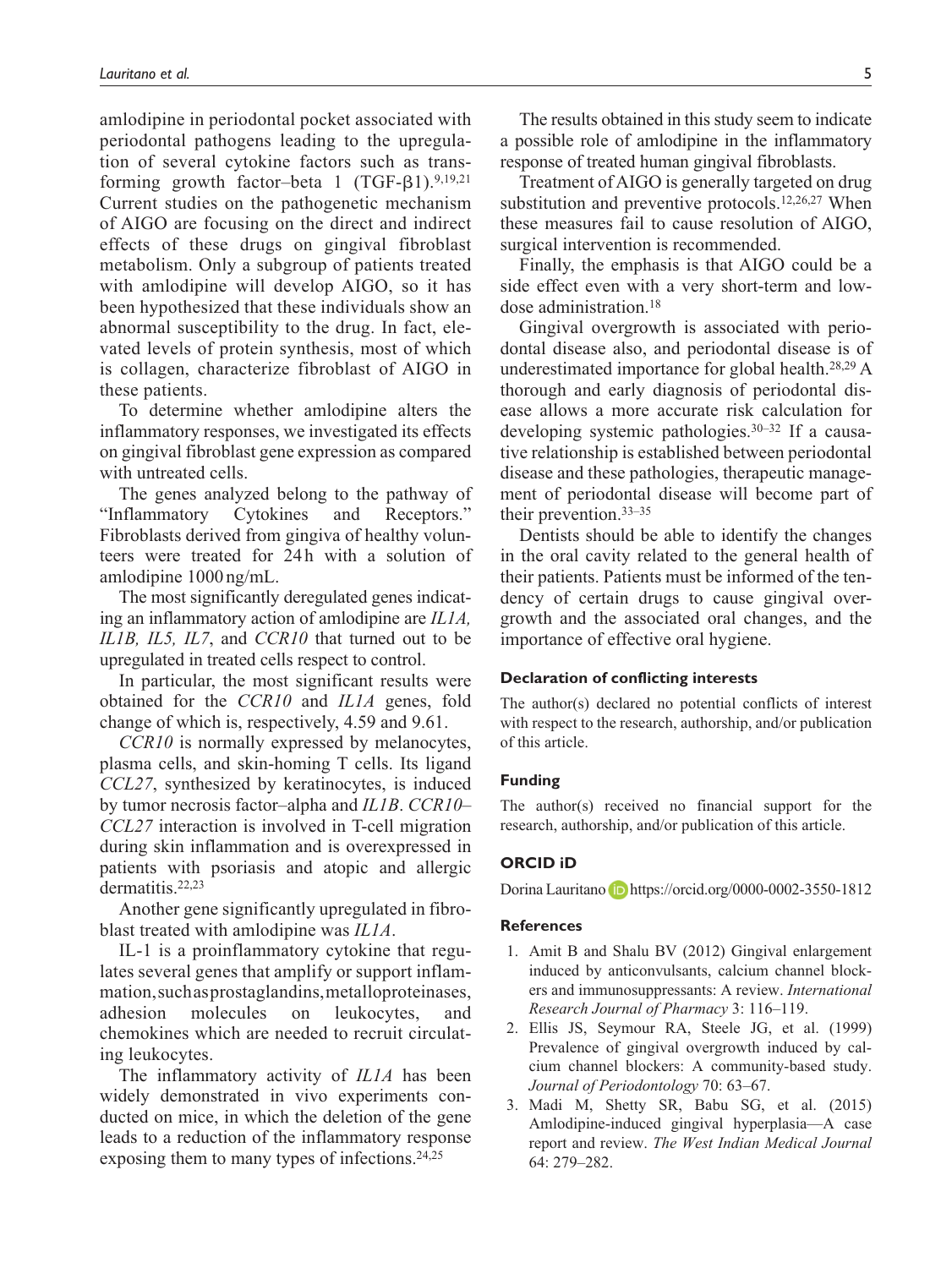- 4. Newman MG, Takei HH, Klokkevold PR, et al. (2006) *Carranza's Clinical Periodontology*. St. Louis, MO: Saunders.
- 5. Dongari-Bagtzoglou A, Research, Science and Therapy Committee and American Academy of Periodontology (2004) Drug-associated gingival enlargement. *Journal of Periodontology* 75: 1424–1431.
- 6. Jorgensen MG (1997) Prevalence of amlodipinerelated gingival hyperplasia. *Journal of Periodontology* 68: 676–678.
- 7. Jose J, Santhosh YL, Naveen MR, et al. (2011) Case report of amlodipine induced gingival hyperplasia—Late onset at a low use. *Asian Journal of Pharmaceutical and Clinical Research* 4: 65–66.
- 8. Seymour RA, Ellis JS, Thomason JM, et al. (1994) Amlodipine-induced gingival overgrowth. *Journal of Clinical Periodontology* 21: 281–283.
- 9. Lafzi A, Farahani RM and Shoja MA (2006) Amlodipine-induced gingival hyperplasia. *Medicina Oral, Patología Oral y Cirugía Bucal* 11: E480–E482.
- 10. Meraw SJ and Sheridan PJ (1998) Medically induced gingival hyperplasia. *Mayo Clinic Proceedings* 73: 1196–1199.
- 11. Ellis JS, Seymour RA, Monkman SC, et al. (1992) Gingival sequestration of nifedipine in nifedipineinduced gingival overgrowth. *Lancet* 339: 1382–1383.
- 12. Grover V, Kapoor A and Marya CM (2007) Amlodipine induced gingival hyperplasia. *Journal of Oral Health and Community Dentistry* 1: 19–22.
- 13. Livak KJ and Schmittgen TD (2001) Analysis of relative gene expression data using real-time quantitative PCR and the 2(-Delta Delta C(T)) method. *Methods* 25: 402–408.
- 14. Sucu M, Yuce M and Davutoglu V (2011) Amlodipineinduced massive gingival hypertrophy. *Canadian Family Physician* 57: 436–437.
- 15. Pradhan S and Mishra P (2009) Gingival enlargement in antihypertensive medication. *JNMA; Journal of the Nepal Medical Association* 48: 149–152.
- 16. Angelopoulos AP and Goaz PW (1972) Incidence of diphenylhydantoin gingival hyperplasia. *Oral Surgery, Oral Medicine, Oral Pathology, and Oral Radiology* 34: 898–906.
- 17. Hegde R, Kale R and Jain AS (2012) Cyclosporine and amlodipine induced severe gingival overgrowth—Etiopathogenesis and management of a case with electrocautery and carbon-dioxide (CO2) laser. *Journal of Oral Health and Community Dentistry* 6: 34–42.
- 18. Banthia R, Jain P, Banthia P, et al. (2012) Amlodipineinduced gingival overgrowth: A case report. *The Journal of the Michigan Dental Association* 94: 48–51.
- 19. Srivastava AK, Kundu D, Bandyopadhyay P, et al. (2010) Management of amlodipine-induced gingival

enlargement: Series of three cases. *Journal of Indian Society of Periodontology* 14: 279–281.

- 20. Routray SN, Mishra TK, Pattnaik UK, et al. (2003) Amlodipine-induced gingival hyperplasia. *Journal of the Association of Physicians of India* 51: 818–819.
- 21. Sharma S and Sharma A (2012) Amlodipineinduced gingival enlargement—A clinical report. *Compendium of Continuing Education in Dentistry* 33: e78–e82.
- 22. Reiss Y, Proudfoot AE, Power CA, et al. (2001) CC chemokine receptor (CCR)4 and the CCR10 ligand cutaneous T cell-attracting chemokine (CTACK) in lymphocyte trafficking to inflamed skin. *Journal of Experimental Medicine* 194: 1541–1547.
- 23. Homey B, Alenius H, Muller A, et al. (2002) CCL27- CCR10 interactions regulate T cell-mediated skin inflammation. *Nature Medicine* 8: 157–165.
- 24. Dinarello CA (1996) Biologic basis for interleukin-1 in disease. *Blood* 87: 2095–2147.
- 25. Labow M, Shuster D, Zetterstrom M, et al. (1997) Absence of IL-1 signaling and reduced inflammatory response in IL-1 type I receptor-deficient mice. *Journal of Immunology* 159: 2452–2461.
- 26. Triveni MG, Rudrakshi C and Mehta DS (2009) Amlodipine-induced gingival overgrowth. *Journal of Indian Society of Periodontology* 13: 160–163.
- 27. Marshall RI and Bartold PM (1999) A clinical review of drug-induced gingival overgrowths. *Australian Dental Journal* 44: 219–232.
- 28. Lauritano D, Scapoli L, Mucchi D, et al. (2016) Infectogenomics: Lack of association between VDR, IL6, IL10 polymorphisms and "red complex" bacterial load in a group of Italian adults with chronic periodontal disease. *Journal of Biological Regulators and Homeostatic Agents* 30: 155–160.
- 29. Lauritano D, Martinelli M, Mucchi D, et al. (2016) Bacterial load of periodontal pathogens among Italian patients with chronic periodontitis: A comparative study of three different areas. *Journal of Biological Regulators and Homeostatic Agents* 30: 149–154.
- 30. Lauritano D, Cura F, Candotto V, et al. (2015) Periodontal pockets as a reservoir of helicobacter pylori causing relapse of gastric ulcer: A review of the literature. *Journal of Biological Regulators and Homeostatic Agents* 29: 123–126.
- 31. Scapoli L, Girardi A, Palmieri A, et al. (2015) Interleukin-6 gene polymorphism modulates the risk of periodontal diseases. *Journal of Biological Regulators and Homeostatic Agents* 29: 111–116.
- 32. Scapoli L, Girardi A, Palmieri A, et al. (2015) Quantitative analysis of periodontal pathogens in periodontitis and gingivitis. *Journal of Biological Regulators and Homeostatic Agents* 29: 101–110.